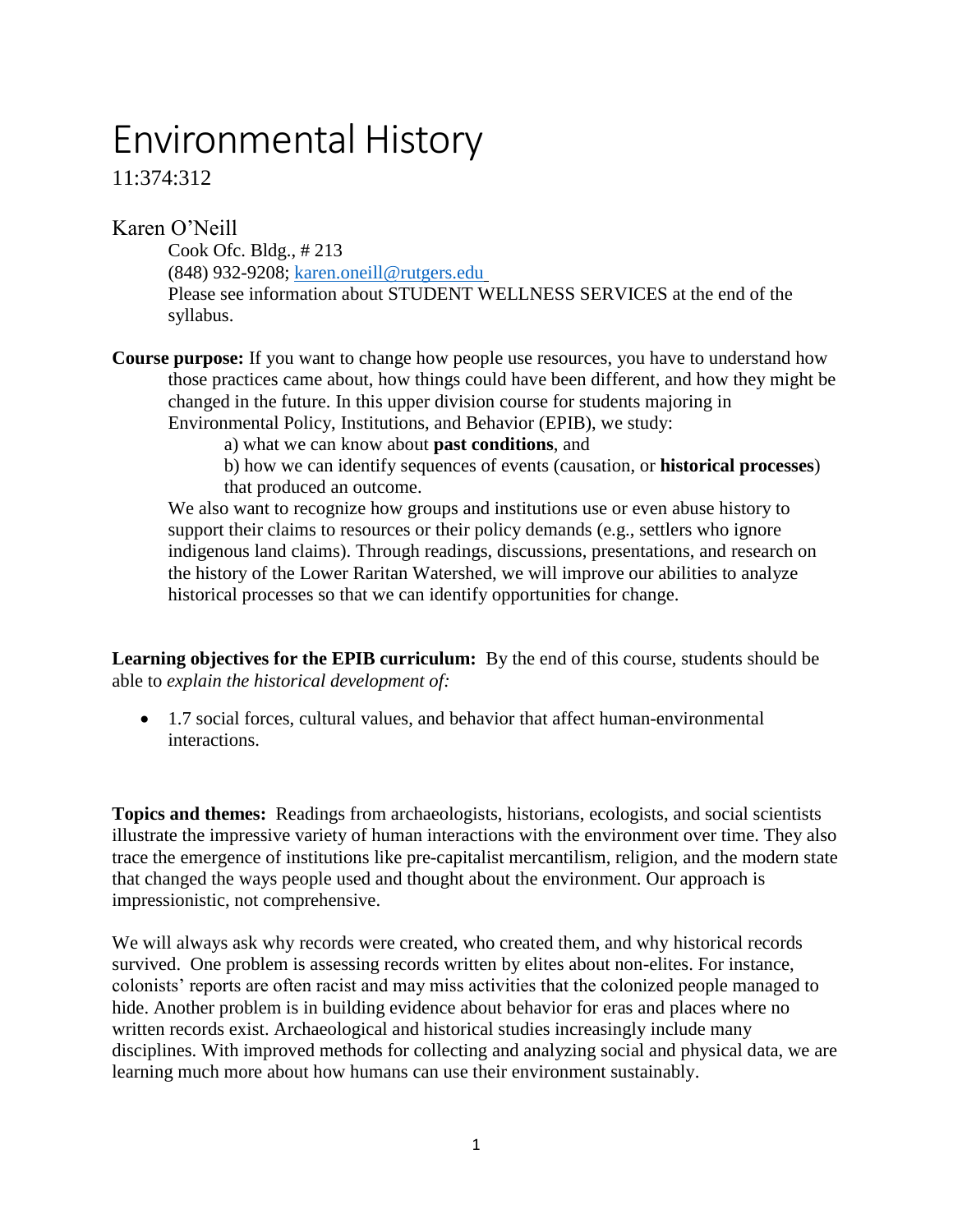**Seminar format:** I will introduce our discussions of the readings, but I expect every student to engage by asking questions, listening actively, and contributing to our discussions. Come to class prepared. Each student will lead a discussion of readings for a particular date.

### **Assignments (details in separate Assignment Sheet)**

Students must complete all assignments to pass the course:

40% Lower Raritan Watershed history project

- 10% seminar reading leader
- 20% exam 1
- 20% exam 2
- 10% classroom engagement

### **Required readings to buy**

#### Printed course reader

Some readings are available **only** in a printed reader. Search [www.upublishing.com,](http://www.upublishing.com/) search O'Neill, select "Environmental History," or use direct links:

Paperback is \$99.95:<http://ow.ly/FUmG303CVB3>

eRental is \$84.95:<http://ow.ly/A36d303CW2B>

The eRental is available to students for 150 days from the date of their purchase. It requires an Internet connection and can be viewed on a PC, MAC, tablet or smart phone that supports a web browser. Printing is limited to 10% of the pages. The eRental also has notation tools, so students can hi-light passages or make notes.

### **Required book to buy or download**

Book to buy, download, or read online

William H. McNeill. Plagues and Peoples. Anchor Press/Doubleday: Garden City, N.Y., 1998 [1976]. [Purchase: Rutgers bookstore. Free download or reading online: Rutgers library course reserves ebook; also linked on Sakai, in the Resources folder] [http://quod.lib.umich.edu.proxy.libraries.rutgers.edu/cgi/t/text/text](http://quod.lib.umich.edu.proxy.libraries.rutgers.edu/cgi/t/text/text-idx?c=acls;idno=heb03218)[idx?c=acls;idno=heb03218](http://quod.lib.umich.edu.proxy.libraries.rutgers.edu/cgi/t/text/text-idx?c=acls;idno=heb03218)

### Sakai readings to download

Other excerpts and articles are on Sakai for downloading, in the Resources folder.

### **ACCOMODATIONS FOR STUDENTS WITH DISABILITIES**

Please follow the procedures outlined at https://ods.rutgers.edu/students/registration-form. Full policies and procedures are at<https://ods.rutgers.edu/>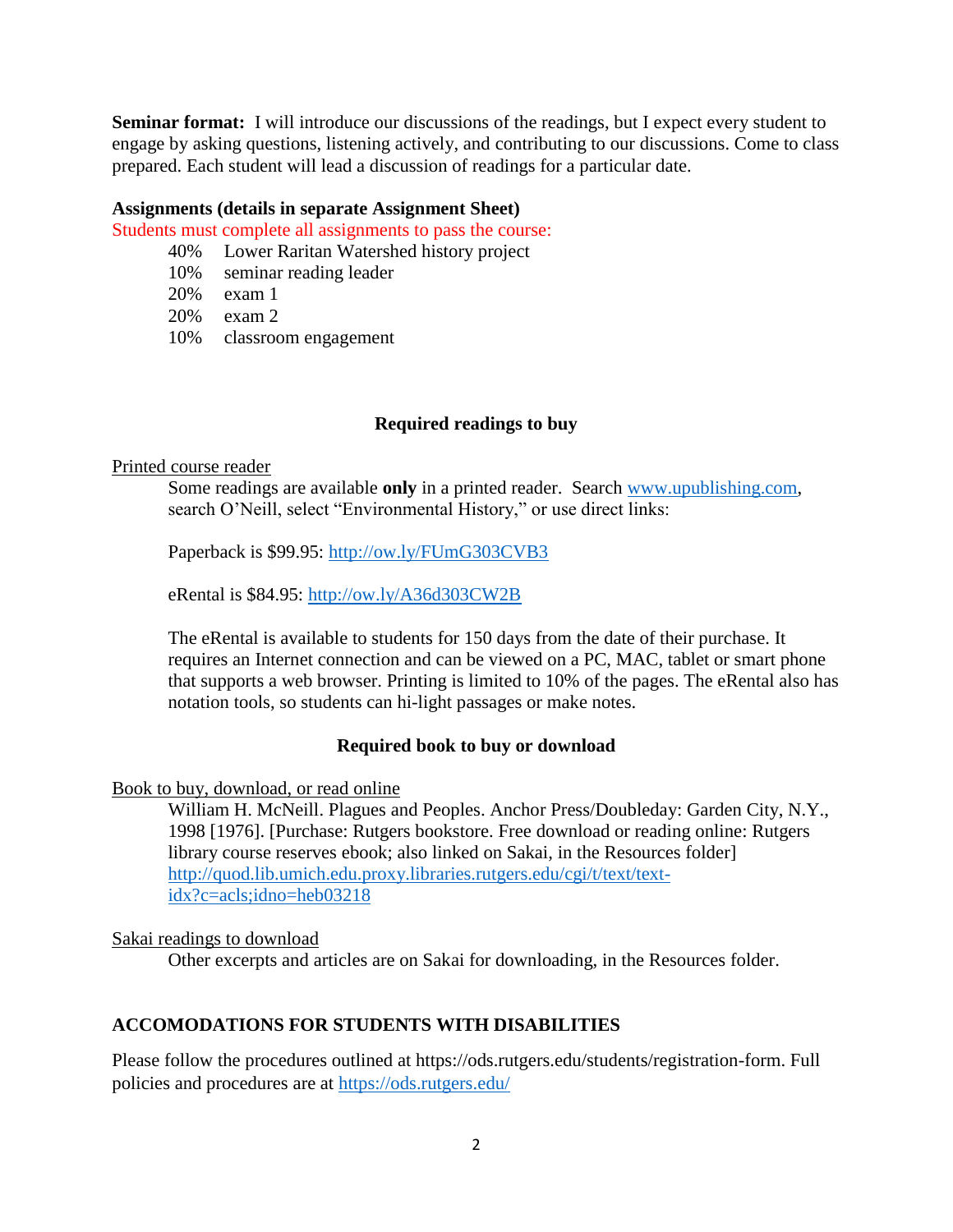### **ABSENCE POLICY**

Students are expected to attend all classes; if you expect to miss one or two classes, please use the University absence reporting website<https://sims.rutgers.edu/ssra/> to indicate the date and reason for your absence. An email is automatically sent to me.

### **ACADEMIC INTEGRITY**

The university's policy on Academic Integrity is available at

[http://academicintegrity.rutgers.edu/academic-integrity-policy/.](http://academicintegrity.rutgers.edu/academic-integrity-policy/) The principles of academic integrity require that a student:

- properly acknowledge and cite all use of the ideas, results, or words of others.
- properly acknowledge all contributors to a given piece of work.
- make sure that all work submitted as his or her own in a course or other academic activity is produced without the aid of impermissible materials or impermissible collaboration.
- obtain all data or results by ethical means and report them accurately without suppressing any results inconsistent with his or her interpretation or conclusions.
- treat all other students in an ethical manner, respecting their integrity and right to pursue their educational goals without interference. This requires that a student neither facilitate academic dishonesty by others nor obstruct their academic progress.
- uphold the canons of the ethical or professional code of the profession for which he or she is preparing.

Adherence to these principles is necessary in order to ensure that

- everyone is given proper credit for his or her ideas, words, results, and other scholarly accomplishments.
- all student work is fairly evaluated and no student has an inappropriate advantage over others.
- the academic and ethical development of all students is fostered.
- the reputation of the University for integrity in its teaching, research, and scholarship is maintained and enhanced.

Failure to uphold these principles of academic integrity threatens both the reputation of the University and the value of the degrees awarded to its students. Every member of the University community therefore bears a responsibility for ensuring that the highest standards of academic integrity are upheld.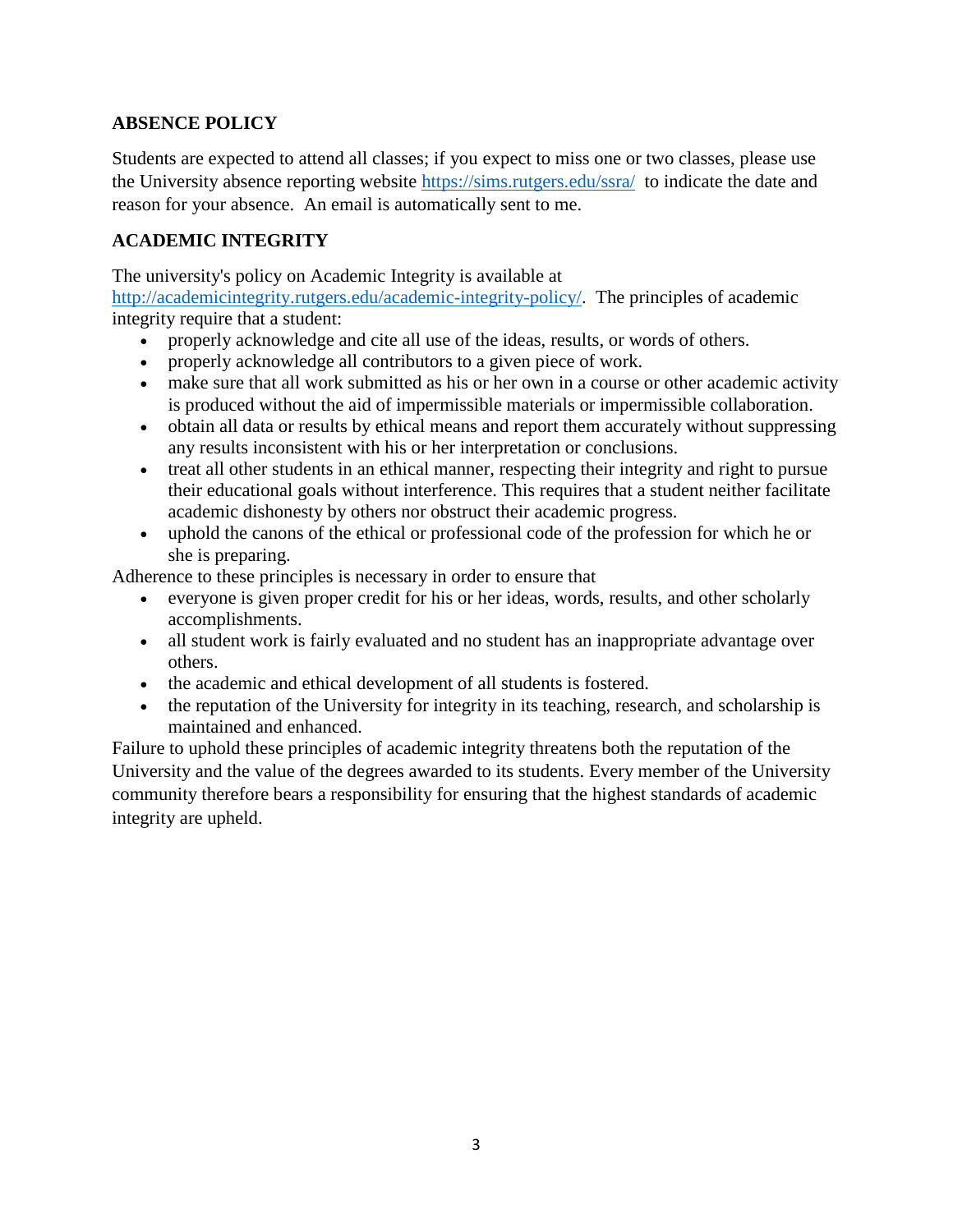# Session topics and readings

### 1.

### Introduction

*Why history matters: example of an environmental conflict Beginning our Lower Raritan watershed project*

2.

Critical thinking about information *Exercise: analyzing historical documents Discuss course assignments Sign up for seminar reading leader date*

### **Readings:**

Syllabus Assignment Sheet

Anthony Brundage. 2008. Going to the Sources: A Guide to Historical Research and Writing. Wheeling, IL: Harlan Davidson, Ch. 2, pp. 19-32. [Reader]

### 3.

Creative and destructive land degradation (central concepts for this course)

### **Reading:**

Douglas L. Johnson, and Laurence A. Lewis. 2007. Land Degradation: Creation and Destruction. 2nd edition. Lanham, MD: Rowman and Littlefield, pp. xiii-22, 40-51, 207- 208. [References not copied, available from instructor] [Sakai]

4.

Lower Raritan watershed project: introducing our partner, the Lower Raritan Watershed Partnership (nongovernmental organization)

*Select Raritan watershed history tasks you will complete DUE: Turn in 2 questions for Prof. O'Neill and Heather Fenyk (LRWP) about how to start historical research on Raritan*

*The Raritan:*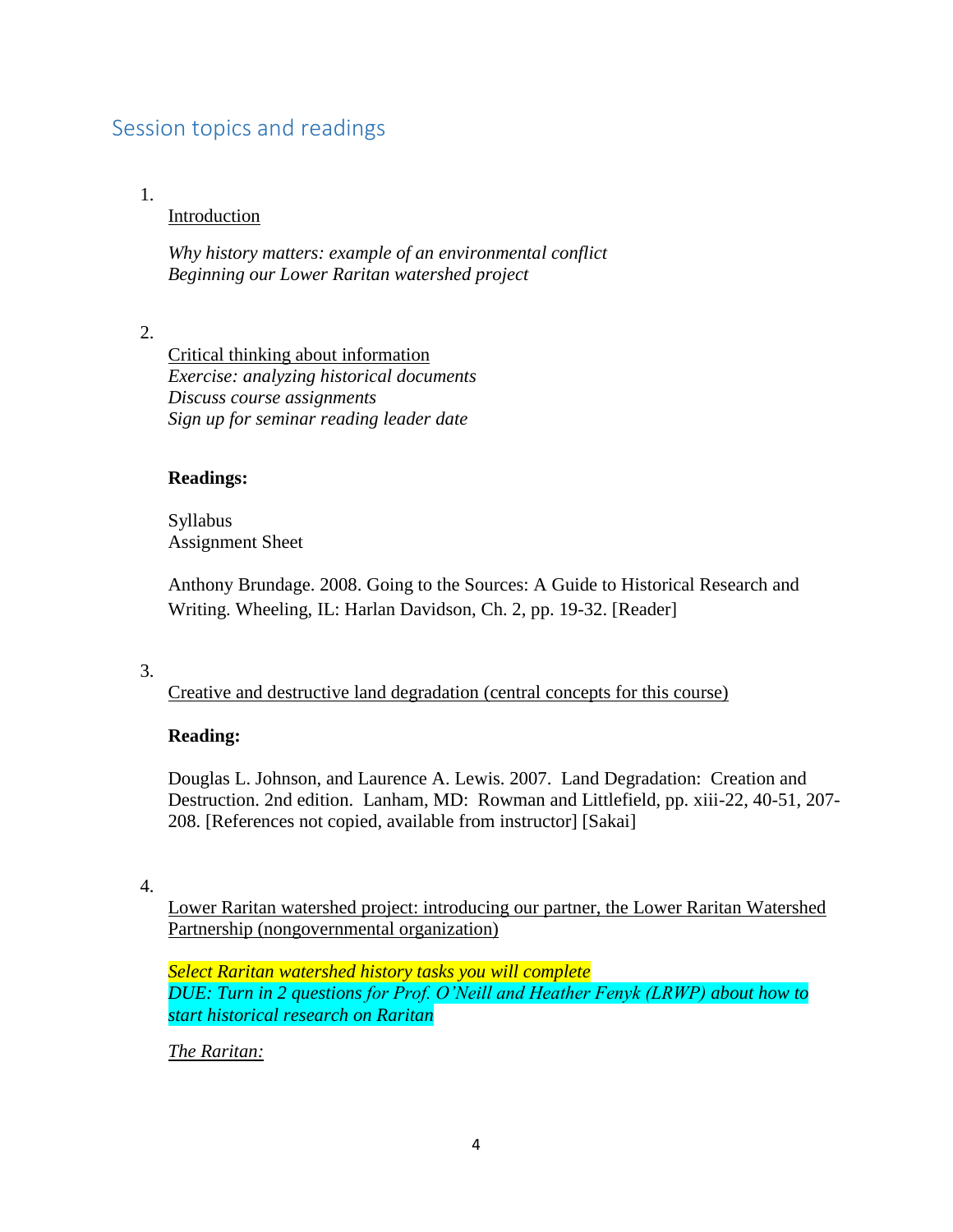Alison Hyland. 2000. "River Rats: Growing Up on the Raritan River. Lincoln, NE: Writers Club Press/iUniverse.com. Excerpts [Sakai] [Map and title page, xv-7, 16-24, 45- 49, 70-73.]

Tom Johnson. 2016. Mob still a problem in New Jersey's waste management sector. Newsworks/NJ Spotlight. May 26. [Sakai]

New Jersey's Watersheds, watershed management areas and water regions. [link on Sakai]

[http://www.state.nj.us/dep/seeds/docs/watersheds.pdf.](http://www.state.nj.us/dep/seeds/docs/watersheds.pdf) [Lower Raritan is Area 09]

EPA Raritan River Project data [link on Sakai] [http://water.rutgers.edu/Projects/EPA\\_Raritan\\_River\\_Project/Data.html](http://water.rutgers.edu/Projects/EPA_Raritan_River_Project/Data.html)

The Main Stem (Raritan River) map. (n.d.) Sustainable Raritan River Initiative. [http://raritan.rutgers.edu/wp-content/uploads/2014/01/WMA\\_09\\_FINAL-sjm.jpg.](http://raritan.rutgers.edu/wp-content/uploads/2014/01/WMA_09_FINAL-sjm.jpg) [Sakai]

Raritan Watershed. 2016. USDA NRCS NJ. [link on Sakai] [http://www.nrcs.usda.gov/wps/portal/nrcs/detail/nj/home/?cid=nrcs141p2\\_018706](http://www.nrcs.usda.gov/wps/portal/nrcs/detail/nj/home/?cid=nrcs141p2_018706)

Sub-watersheds of the Lower Raritan River [Sakai] <http://lowerraritanwatershed.org/subwatersheds/>

### *Models for historically informed environmental assessments:*

R.W. Tiner and H.C. Bergquist. 2003. Historical Analysis of Wetlands and Their Functions for the Nanticoke River Watershed: A Comparison Between Pre-settlement and 1998 Conditions. U.S. Fish & Wildlife Service, National Wetlands Inventory (NWI) Program, Northeast Region, Hadley, MA. NWI technical report. Read methods and conclusions.<http://digitalmedia.fws.gov/cdm/ref/collection/document/id/1340>[Sakai]

Shawna Dark, Eric D. Stein, Danielle Bram, Joel Asuna, Joseph Monteferante, Travis Longcore, Robin Grossinger, Erin Beller. 2011. Historical Ecology of the Ballona Creek Watershed. Southern California Coastal Water Research Project. Technical Report #671- 2011. [http://www.santamonicabay.org/wp-content/uploads/2015/11/Ballona-Historical-](http://www.santamonicabay.org/wp-content/uploads/2015/11/Ballona-Historical-Ecology-Report-2011_sm.pdf)[Ecology-Report-2011\\_sm.pdf](http://www.santamonicabay.org/wp-content/uploads/2015/11/Ballona-Historical-Ecology-Report-2011_sm.pdf) [Sakai]

5.

The varied uses of environmental history (Session 1)

### *Raritan project groups/partners meet*

P. Hamilton. 2002. The Greening of Nationalism: Nationalising Nature in Europe, Environmental Politics 11(2):27-48, read pages 27-34 only. [Sakai]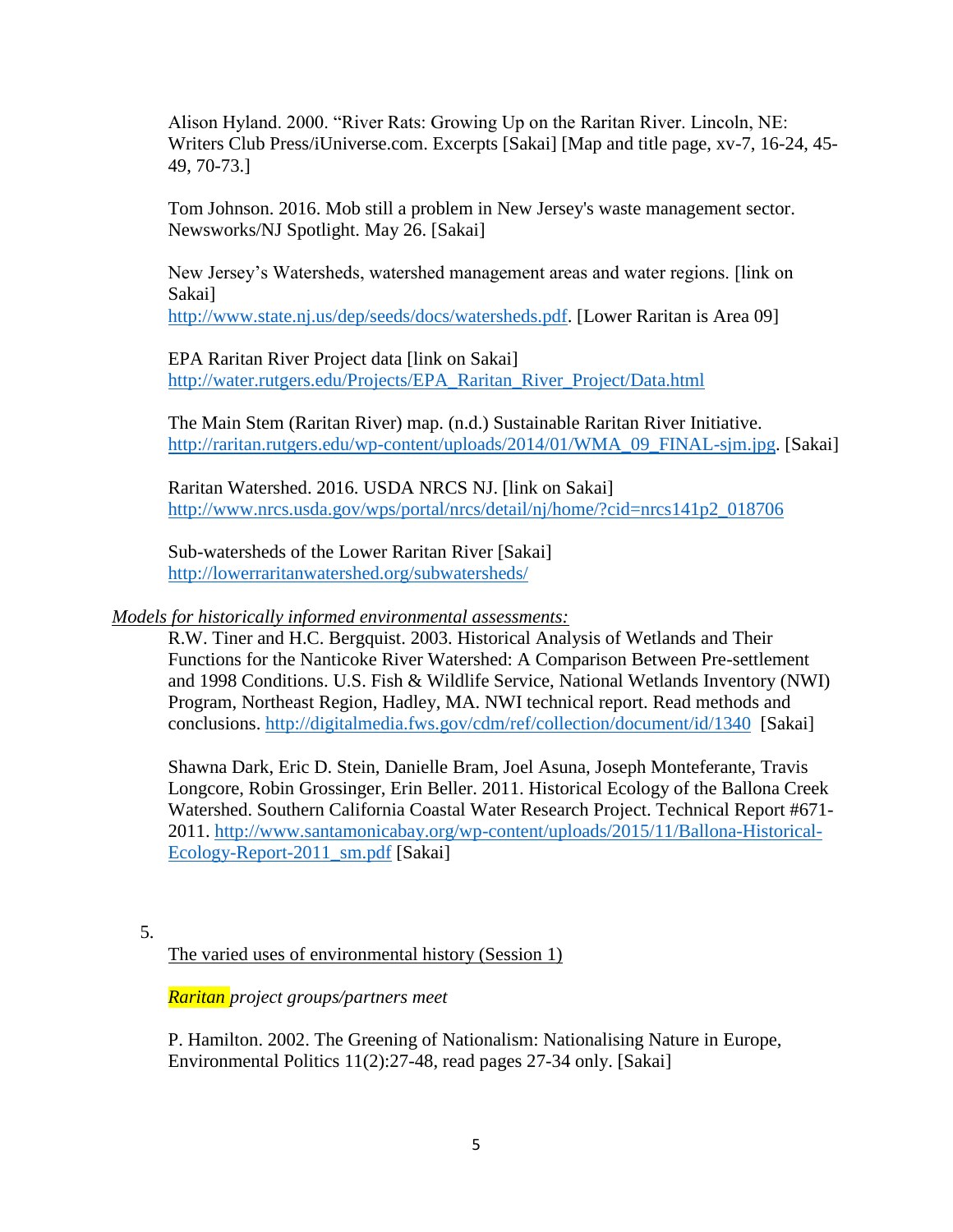Dave Foreman. 2015. "The Anthropocene and Ozymandias." Pp. 50-58 in After Preservation: Saving American Nature in the Age of Humans, edited by Ben A. Minteer and Stephen J. Pyne. Chicago: University of Chicago Press. [Reader]

# **6.**

# **Rutgers Libraries--Special Collections field trip**

*DUE: Turn in two questions for librarians* 

*MEET at Alexander Library, PANE ROOM <https://www.libraries.rutgers.edu/rul/libs/scua/scua.shtml>*

7.

The varied uses of environmental history (Session 2)

*Diachronic (change over time) and synchronic (comparative, same era) historical studies*

*Raritan project groups/partners meet*

J. McGregor. 2003. The Victoria Falls 1900-1940: Landscape, Tourism and the Geographical Imagination, Journal of Southern African Studies 29(3):717-737. [Sakai]

*Theories of history in brief, feminism***:** Catherine Nash. 2000. Environmental history, philosophy and difference, Journal of Historical Geography 26(1):23-27. [Sakai]

8.

"Big history"

*DUE: Students report orally on strategies for Raritan search terms, sources*

J. R. McNeill. 2012. "Global Environmental History: The First 150,000 Years." Pp. 1-17 in A Companion to Global Environmental History, edited by J. R. McNeill and Erin Stewart Mauldin: John Wiley & Sons, Ltd., pp. 1-17. [http://onlinelibrary.wiley.com.proxy.libraries.rutgers.edu/book/10.1002/9781118279519;j](http://onlinelibrary.wiley.com.proxy.libraries.rutgers.edu/book/10.1002/9781118279519;jsessionid=5AB0A110CE6E41241A18141B37DB6903.f04t03) [sessionid=5AB0A110CE6E41241A18141B37DB6903.f04t03](http://onlinelibrary.wiley.com.proxy.libraries.rutgers.edu/book/10.1002/9781118279519;jsessionid=5AB0A110CE6E41241A18141B37DB6903.f04t03) [PDF on Sakai]

Christopher T. Fisher. 2009. "Abandoning the Garden: The Population/Land Degradation Fallacy as Applied to the Lake Pátzcuaro Basin in Mexico." Pp. 209-31 in The Archaeology of Environmental Change: Socionatural Legacies of Degradation and Resilience, edited by Christopher T. Fisher, J. Brett Hill, and Gary M. Feinman. Tucson,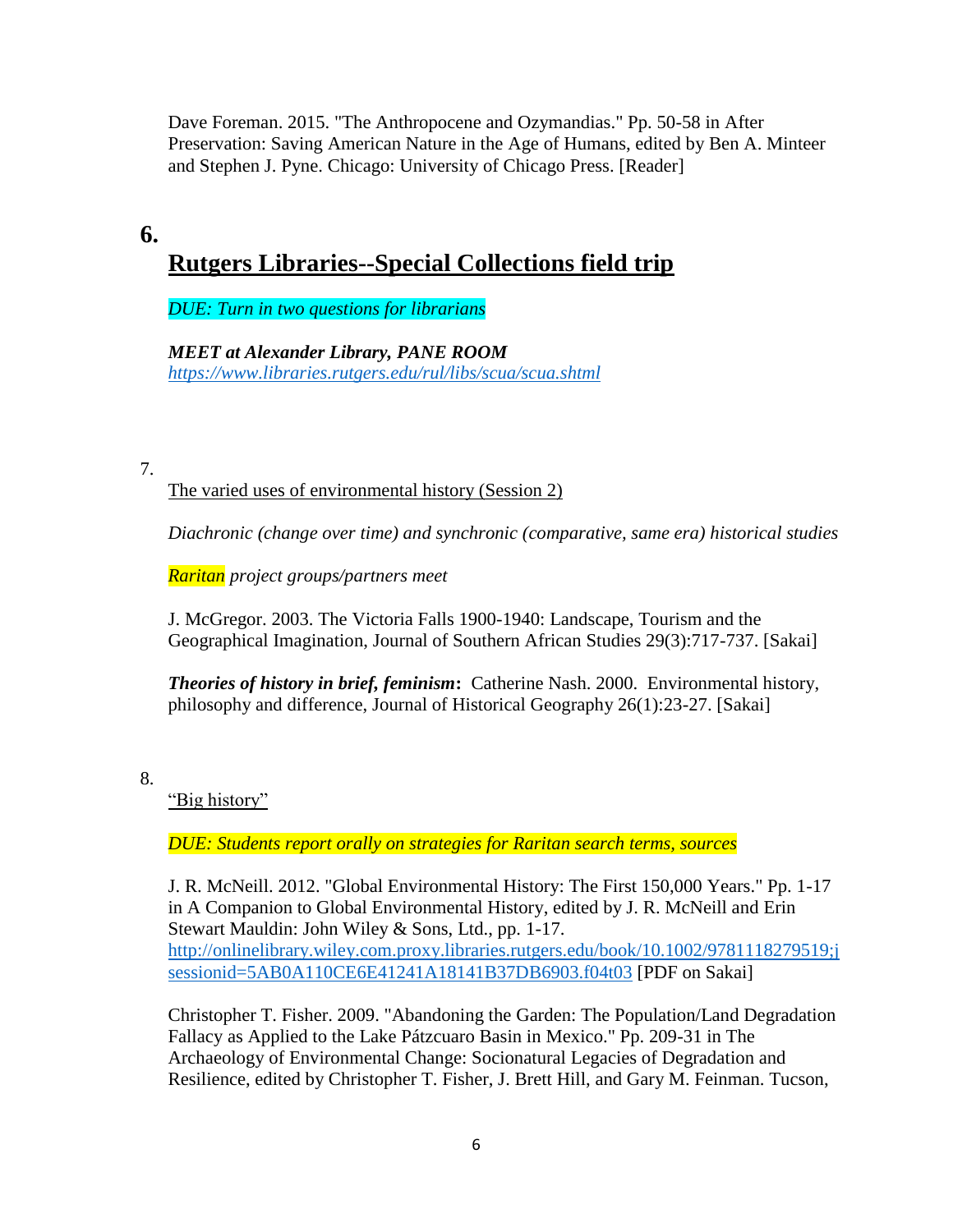AZ: University of Arizona Press. [References not copied, available from instructor] [Reader]

*Theories of history in brief, Marxism***:** Chris Williams. 2010. "Marxism and the environment: an excerpt from the new Ecology and Socialism." International Socialist Review, 72 (July)<http://isreview.org/issue/72/marxism-and-environment> [Sakai]

### 9.

### Prehistoric hunting-gathering and other practices

Nick Branch, Matthew Canti, Peter Clark, and Chris Turney. 2005. Environmental Archaeology: Theoretical and Practical Approaches. London: Hodder Arnold, pp. 1-11. [Reader]

Kristin D. Sobolik. 2008. Nutritional Constraints and Mobility Patterns of Hunter-Gatherers in the Northern Chihuahuan Desert. Case Studies in Environmental Archaeology,  $2^{nd}$  ed. Elizabeth J. Reitz, C. Margaret Scarry, and Sylvia J. Scudder (eds.). New York: Springer, pp. 211-233. [Reader]

### 10.

### Recent hunting-gathering, horticultural, and other practices

Christine Padoch and Andrew P. Vayda. 1983. Patterns of Resource Use and Human Settlement in Tropical Forests. In Tropical Rain Forest Ecosystems, Part A: Structure and Function, F.B. Golley, (ed.) Amsterdam: Elsevier, pp. 301-313. [Reader]

James Fox. 1977. Harvest of the Palm: Ecological Change in Eastern Indonesia Cambridge, MA: Harvard University Press, pp. 1-5, 23-29, 48-57 (notes 262-266). [Reader]

### 11.

Recent pastoral practices

*Exercise: what are key events in environmental history?*

M. T. Hoffman, Rohde, R. F. 2007. From pastoralism to tourism: The historical impact of changing land use practices in Namaqualand, Journal of Arid Environments 70(4):641- 658. [Sakai]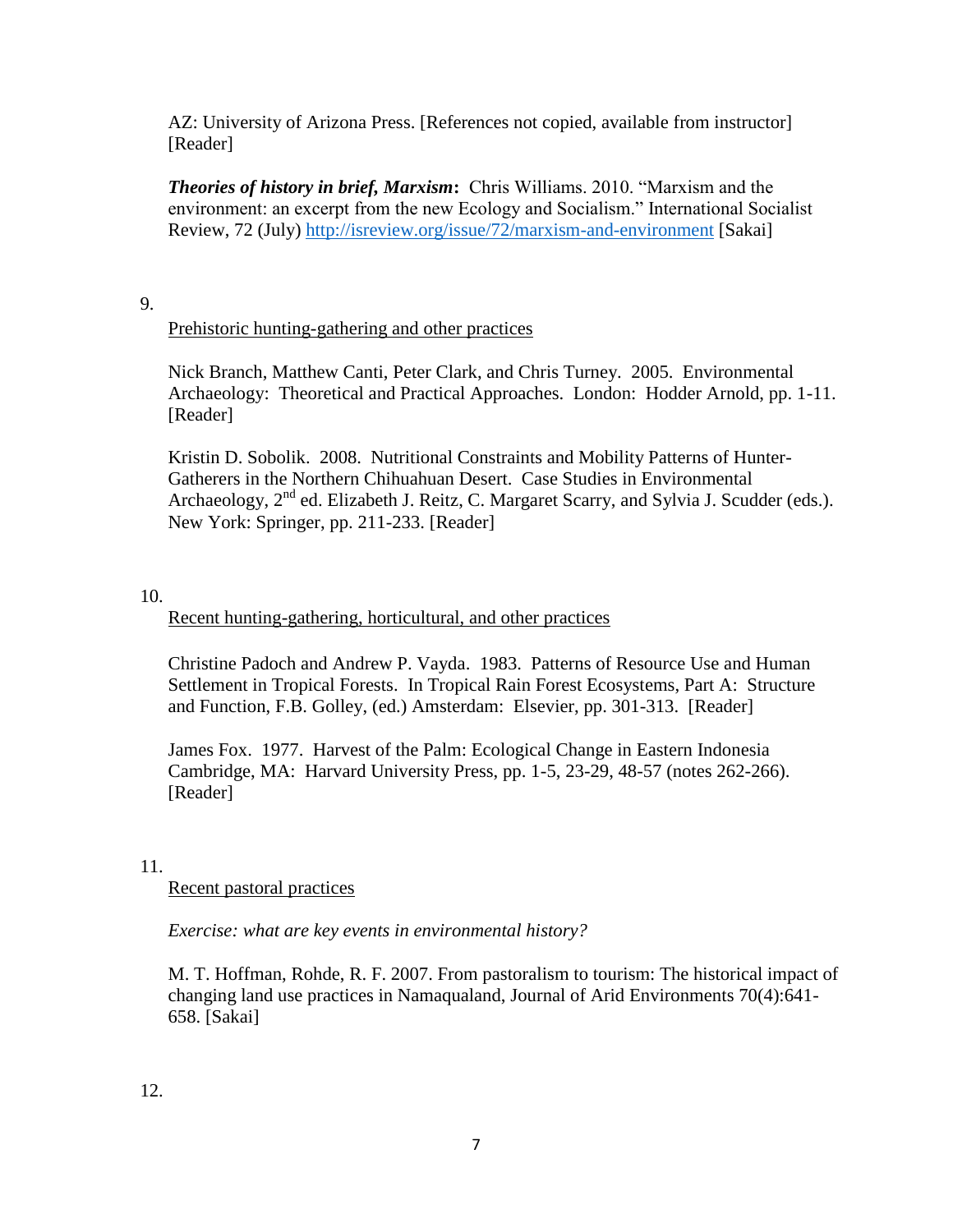Rise of agrarian practices and management of fields, forests, and ponds

*DUE: Raritan project, oral reports on progress; each student shows log to Prof.* [*REVIEW*] Christopher T. Fisher. 2009. "Abandoning the Garden: The Population/Land Degradation Fallacy as Applied to the Lake Pátzcuaro Basin in Mexico." Pp. 209-31 in The Archaeology of Environmental Change: Socionatural Legacies of Degradation and Resilience, edited by Christopher T. Fisher, J. Brett Hill, and Gary M. Feinman. Tucson, AZ: University of Arizona Press. [References not copied, available from instructor] [Reader]

Richard C. Hoffmann. 1996. Economic Development and Aquatic Ecosystems in Medieval Europe, American Historical Review Vol. 101, No. 3 (June), pp. 631-669. Read especially 631-632, 638-639, 643-646, 658-665. [Sakai]

13.

Micro-organisms and human history (Session 1)

*Exam 1 review*

William H. McNeill. 1998 [1976]. Plagues and Peoples. Garden City, NY: Anchor Press/Doubleday [Rutgers bookstore or Rutgers library course reserves ebook, link on Sakai—you can download PDF]

[http://quod.lib.umich.edu.proxy.libraries.rutgers.edu/cgi/t/text/text](http://quod.lib.umich.edu.proxy.libraries.rutgers.edu/cgi/t/text/text-idx?c=acls;idno=heb03218)[idx?c=acls;idno=heb03218](http://quod.lib.umich.edu.proxy.libraries.rutgers.edu/cgi/t/text/text-idx?c=acls;idno=heb03218)

McNeill (1998): Concepts: pp. 9-10, 23-32 Civilization and diseases: 60-69, 78-83, 90-94

14.

Micro-organisms and human history (Session 2)

McNeill (1998): Plague in Europe: pp. 176-185, 192-196 Epidemics brought to the New World: 208-241

J. Sommerfeld. 2003. Plagues and peoples revisited, EMBO Reports 4(Suppl 1):S32-S34. [Sakai]

*Theories of history in brief, deep ecology:* Lynn White. 1967. The Historical Roots of Our Ecologic Crisis, Science 155(3767):1203-1207. [Sakai]

## 15. Exam 1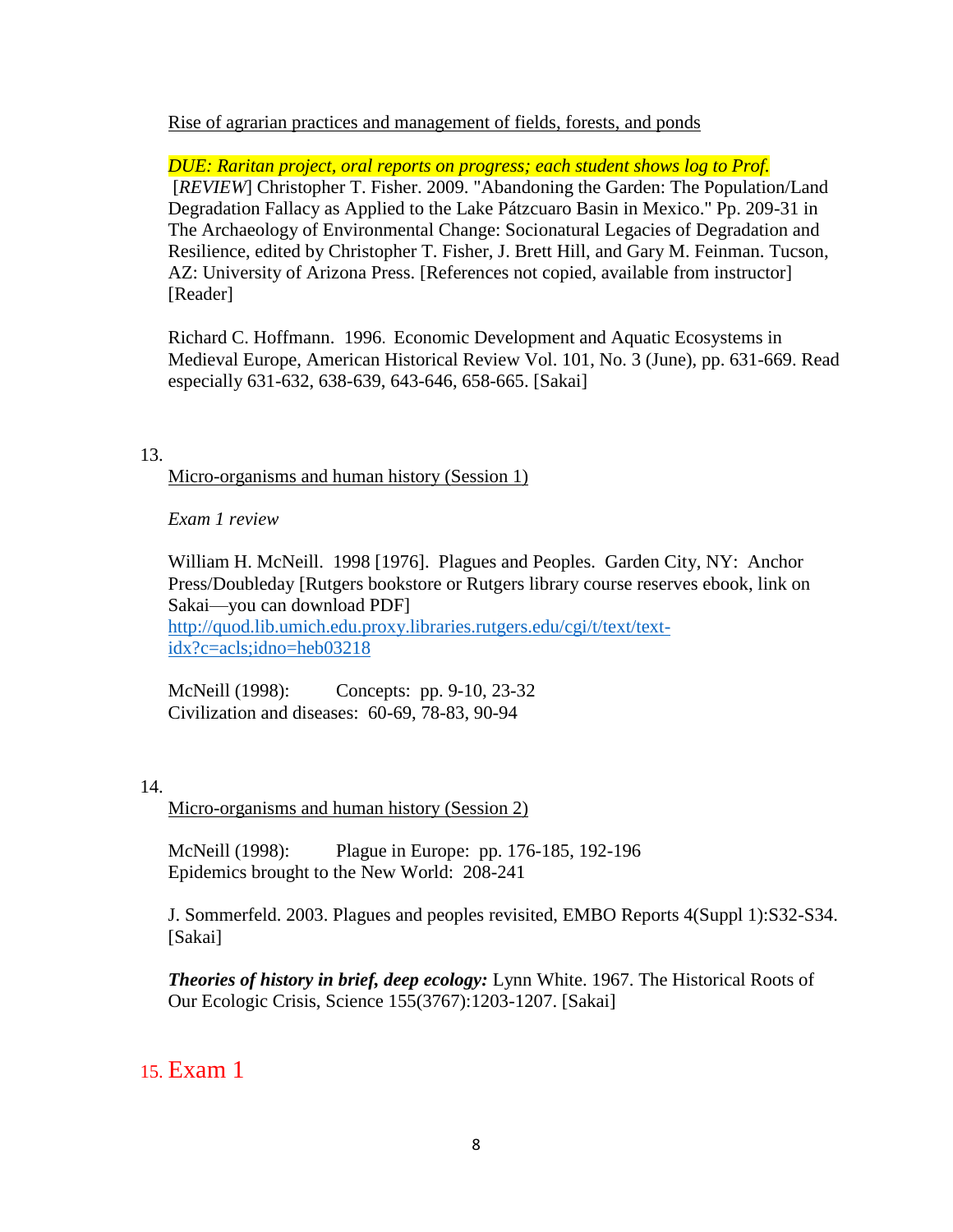16.

### Rise of modern agriculture (Session 1)

Verena Winiwarter. 2014. Environmental History of Soils. Pp. 79-119 in M. Agnoletti and S. Neri Serneri (eds.), The Basic Environmental History. Springer: Cham, Switzerland. [Reader]

*Theories of history in brief, Thomas Robert Malthus:* An Essay on the Principle of Population: Text, Sources, and Background Criticism. 1976 [1798], New York: W.W. Norton, pp. 15-21. [Reader]

17.

### Rise of modern agriculture (Session 2)

Jack Ralph Kloppenburg, Jr. 2004. First the Seed: The Political Economy of Plant Biotechnology, 2nd edition. Madison, WI: University of Wisconsin Press, **Ch. 8, pp. 191- 241**. [Rutgers library course reserves ebook—Ch. PDF on Sakai] [http://quod.lib.umich.edu.proxy.libraries.rutgers.edu/cgi/t/text/text](http://quod.lib.umich.edu.proxy.libraries.rutgers.edu/cgi/t/text/text-idx?c=acls;cc=acls;idno=heb06255.0001.001;node=heb06255.0001.001%3A13;view=toc)[idx?c=acls;cc=acls;idno=heb06255.0001.001;node=heb06255.0001.001%3A13;view=toc](http://quod.lib.umich.edu.proxy.libraries.rutgers.edu/cgi/t/text/text-idx?c=acls;cc=acls;idno=heb06255.0001.001;node=heb06255.0001.001%3A13;view=toc)

18.

### Rise and ascendancy of modern states

Karl Appuhn. 2000. Inventing Nature: Forests, Forestry, and State Power in Renaissance Venice, The Journal of Modern History 72 (December):861-889, read only 861-874, 883-889. [Sakai].

Phil Clapham and Yulia Ivashchenko. 2009. A Whale of a Deception. Marine Fisheries Review 71(1):44-52.<http://spo.nmfs.noaa.gov/mfr711/mfr7114.pdf> [Sakai]

19.

Uncertainty, risk, and accumulated vulnerabilities (Session 1)

*DUE: Raritan project findings so far; each student shows log to date*

*Sign up for project oral presentation*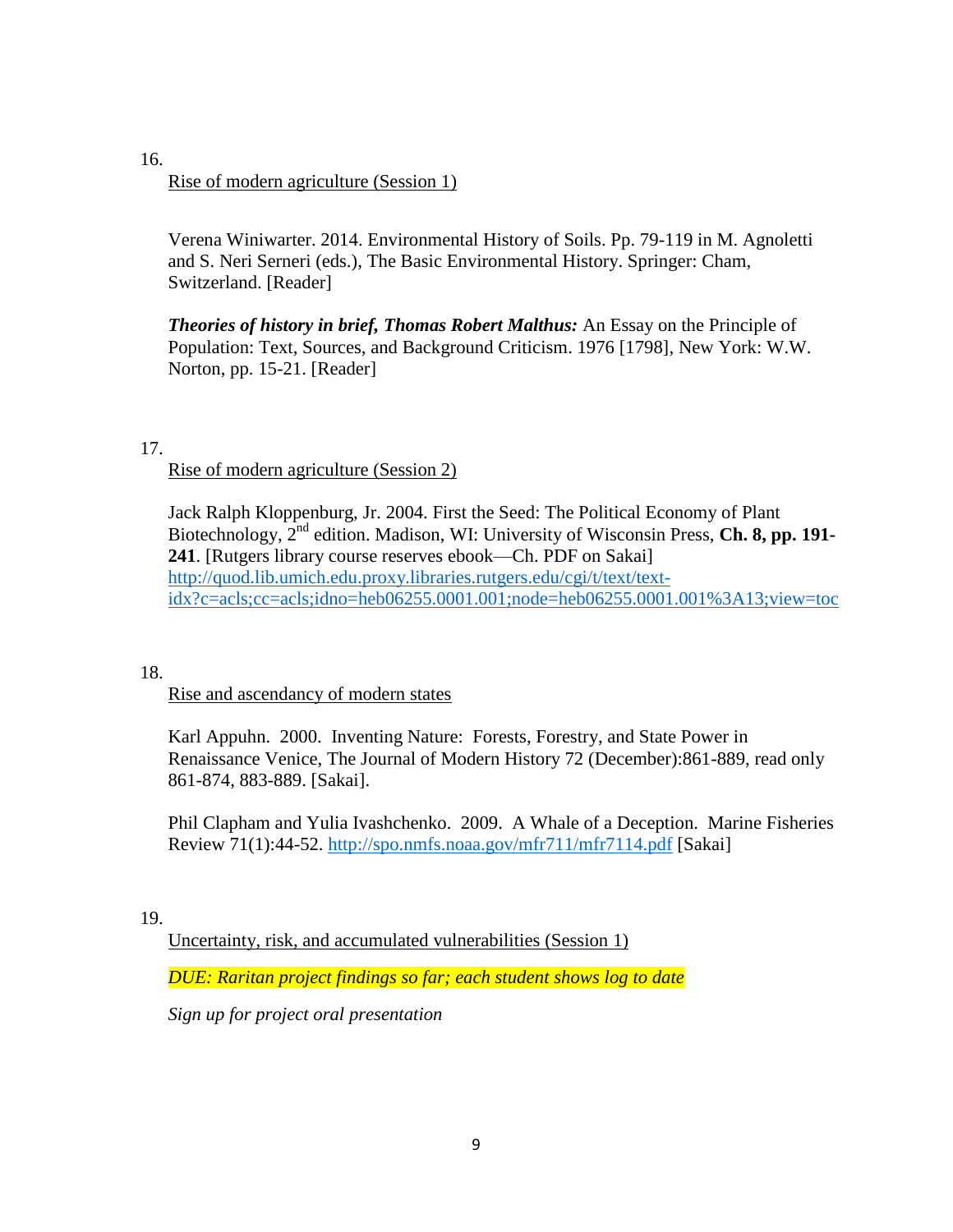Laurie Garrett. 2000. Chapter 1: Filth and Decay: Pneumonic Plague Hits India and the World Ill Responds. In, Betrayal of Trust: The Collapse of Global Public Health. NY: Hyperion, pp. 15-49 (notes 588-591), read only 17-23, 42-49. [Reader]

### 20.

Uncertainty, risk, accumulated vulnerabilities, environmental justice (Session 2)

*Exercise: Who writes history? Comparing versions of Three Mile Island events*

Hooks, G. and C. L. Smith. 2004. The Treadmill of Destruction: National Sacrifice Areas and Native Americans. American Sociological Review 69:558-575. [Sakai]

Karen M. O'Neill. 2008. Broken Levees, Broken Lives, and a Broken Nation After Hurricane Katrina. Southern Cultures 14(2): 89-108, read only 90-93, 98-105. [Sakai]

### 21.

### Colonial and contemporary environmental governance (Session 1) *RARITAN PROJECT PRESENTATIONS (tentative)*

Elizabeth Lunstrum. 2011. "State Rationality, Development, and the Making of State Territory: From Colonial Extraction to Postcolonial Conservation in Southern Mozambique." Pp. 239-74 in Cultivating the Colonies: Colonial States and Their Environmental Legacies, edited by Christina Folke Ax, Niels Brimnes, Niklas Thode Jensen, and Karen Oslund. Athens, OH: Ohio University Press. [Reader]

*Theories of history in brief, Adam Smith:* Wealth of Nations, Ch. VI "Of the Component Parts of the Price of Commodities." [ebook EBSCO] [Sakai]

22.

Raritan Project work day

*Students meet with Raritan project partners/groups*

23.

Colonial and contemporary environmental governance (Session 2) *RARITAN PROJECT PRESENTATIONS (tentative)*

John S. Akama. 1998. The Evolution of Wildlife Conservation Policies in Kenya. Journal of Third World Studies 15(2):103-17 Fall. [Sakai] hoffm Susan R. Schrepfer. 2005. Nature's Altars: Mountains, Gender, and American Environmentalism. Lawrence, KS: University Press of Kansas, pp. 1-13, 78-79 (notes 243-245, 262). [Reader]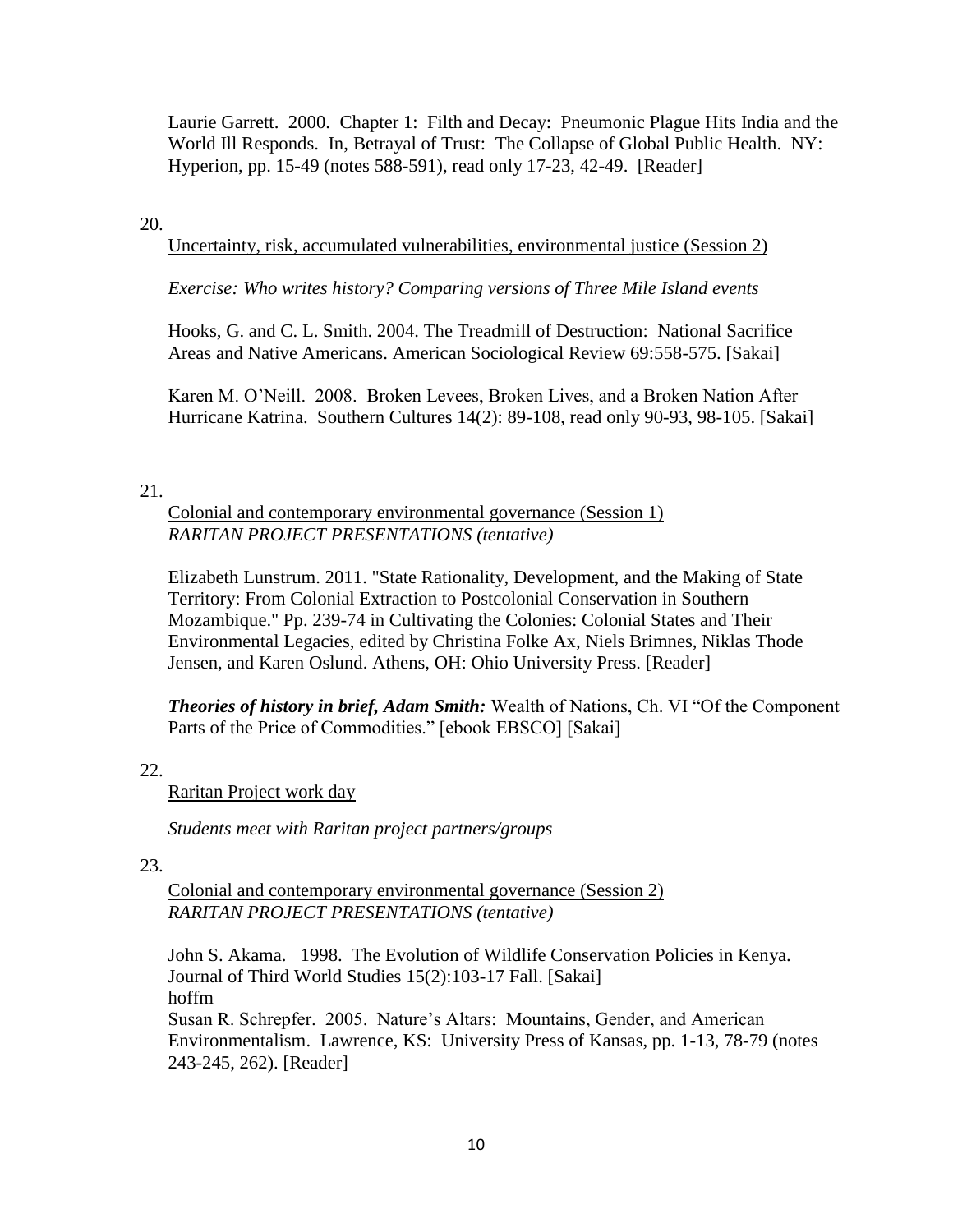24.

Capitalism, industrialization, and modernity

*RARITAN PROJECT PRESENTATIONS (tentative)*

Joan Marshall. 2009. Tides of Change on Grand Manan Island. Montreal: McGill-Queen's University Press, pp. 203-219, 225-226 [references not copied, available from instructor] [Reader]

Stephen Mosley. 2014. Environmental History of Air Pollution and Protection. Pp. 143- 169 in M. Agnoletti and S. Neri Serneri (eds.), The Basic Environmental History. Springer: Cham, Switzerland. [Reader]

25.

Conservation and environmentalism (Session 1)

*RARITAN PROJECT PRESENTATIONS (tentative) Show work log to Prof.*

L. Gari. 2006. A History of the H̱imā Conservation System, Environment and History 12(2):213-228. [Sakai]

26.

Conservation and environmentalism (Session 2)

*VIDEO: "A Fierce Green Fire: Battle for a Living Planet," Act 4, global activism*

José Augusto Pádua. 2012. "Environmentalism in Brazil: A Historical Perspective." Pp. 453-73 in A Companion to Global Environmental History, edited by J. R. McNeill and Erin Stewart Mauldin: John Wiley & Sons, Ltd., pp. 453-473. [online library course reserves, PDF on Sakai]

[http://onlinelibrary.wiley.com.proxy.libraries.rutgers.edu/book/10.1002/9781118279519;j](http://onlinelibrary.wiley.com.proxy.libraries.rutgers.edu/book/10.1002/9781118279519;jsessionid=5AB0A110CE6E41241A18141B37DB6903.f04t03) [sessionid=5AB0A110CE6E41241A18141B37DB6903.f04t03](http://onlinelibrary.wiley.com.proxy.libraries.rutgers.edu/book/10.1002/9781118279519;jsessionid=5AB0A110CE6E41241A18141B37DB6903.f04t03)

27.

Contemporary consuming, post-consuming?

*RARITAN PROJECT PRESENTATIONS (tentative)*

Excerpt from Thorstein Veblen. 1902. The Theory of the Leisure Class: An Economic Study of Institutions (New York: Macmillan), pp. 68-101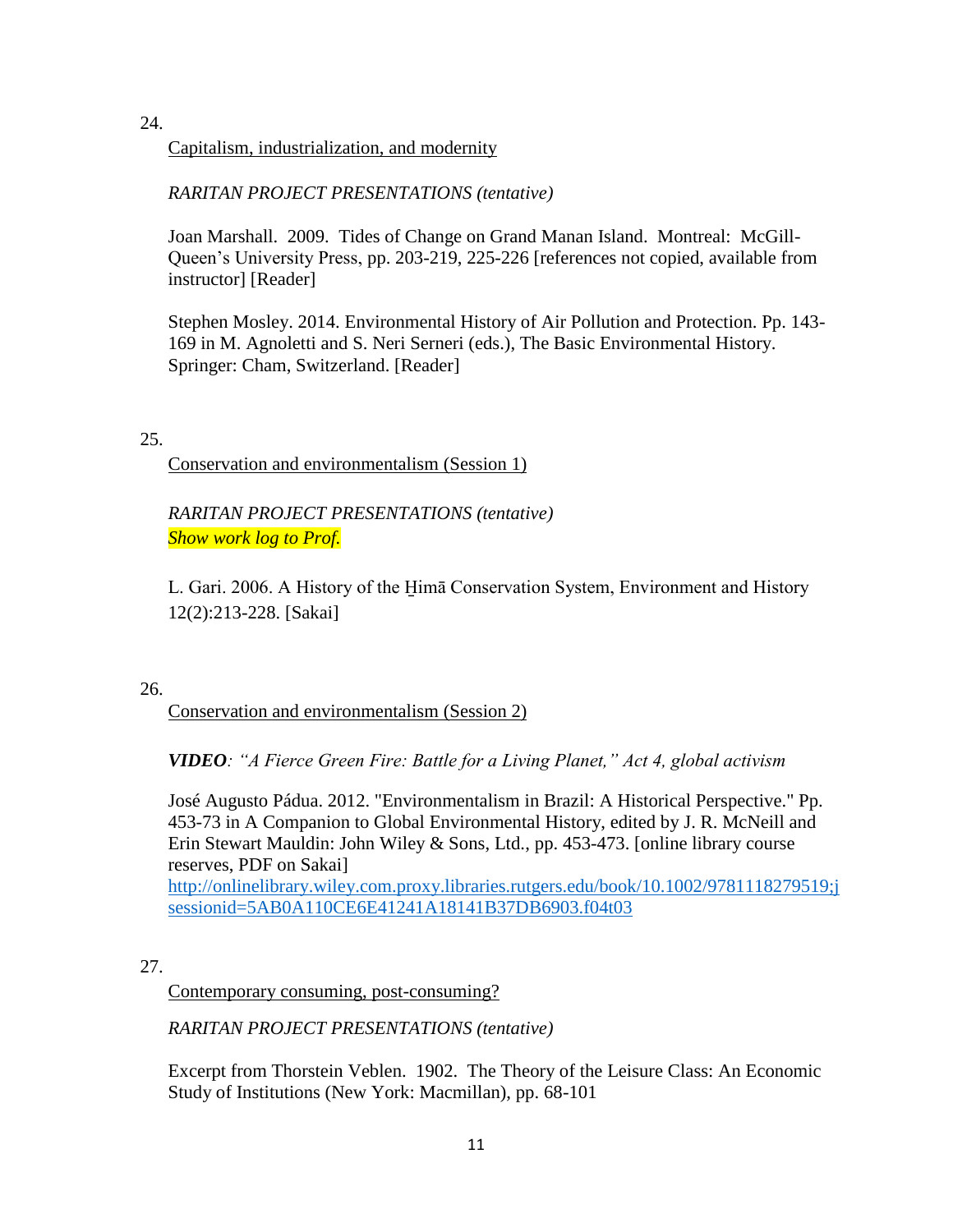[Modern History Sourcebook: Thorstein Veblen: Conspicuous Consumption, 1902] <http://www.fordham.edu/halsall/mod/1902veblen00.html> [Sakai]

*Theories of history in brief, Amartya Sen:* 1999. Development as Freedom. New York: Alfred A. Knopf, Introduction, pp. 3-11, 299-301. [Reader]

28. Using history to decide about actions today

*DUE: Raritan watershed research work products. Must be posted to Sakai by 11:00 a.m.*

*Review for exam, exam questions handed out*

O. Hoegh-Guldberg, L. Hughes, S. McIntyre, D. B. Lindenmayer, C. Parmesan, H. P. Possingham, C. D. Thomas. 2008. Assisted Colonization and Rapid Climate Change. Science 321, 18 JULY 2008. [Sakai]

**EXAM 2.** Exam covers material only since Exam 1, unless otherwise noted

## STUDENT WELLNESS SERVICES

[Just In Case Web App](http://m.appcreatorpro.com/m/rutgers/fda9f59ca5/fda9f59ca5.html) <http://codu.co/cee05e>

Access helpful mental health information and resources for yourself or a friend in a mental health crisis on your smartphone or tablet and easily contact CAPS or RUPD.

Counseling, ADAP & Psychiatric Services (CAPS)

(848) 932-7884 / 17 Senior Street, New Brunswick, NJ 08901/ [www.rhscaps.rutgers.edu/](http://www.rhscaps.rutgers.edu/)

CAPS is a University mental health support service that includes counseling, alcohol and other drug assistance, and psychiatric services staffed by a team of professional within Rutgers Health services to support students' efforts to succeed at Rutgers University. CAPS offers a variety of services that include: individual therapy, group therapy and workshops, crisis intervention, referral to specialists in the community and consultation and collaboration with campus partners.

Violence Prevention & Victim Assistance (VPVA)

(848) 932-1181 / 3 Bartlett Street, New Brunswick, NJ 08901 / [www.vpva.rutgers.edu/](http://www.vpva.rutgers.edu/)